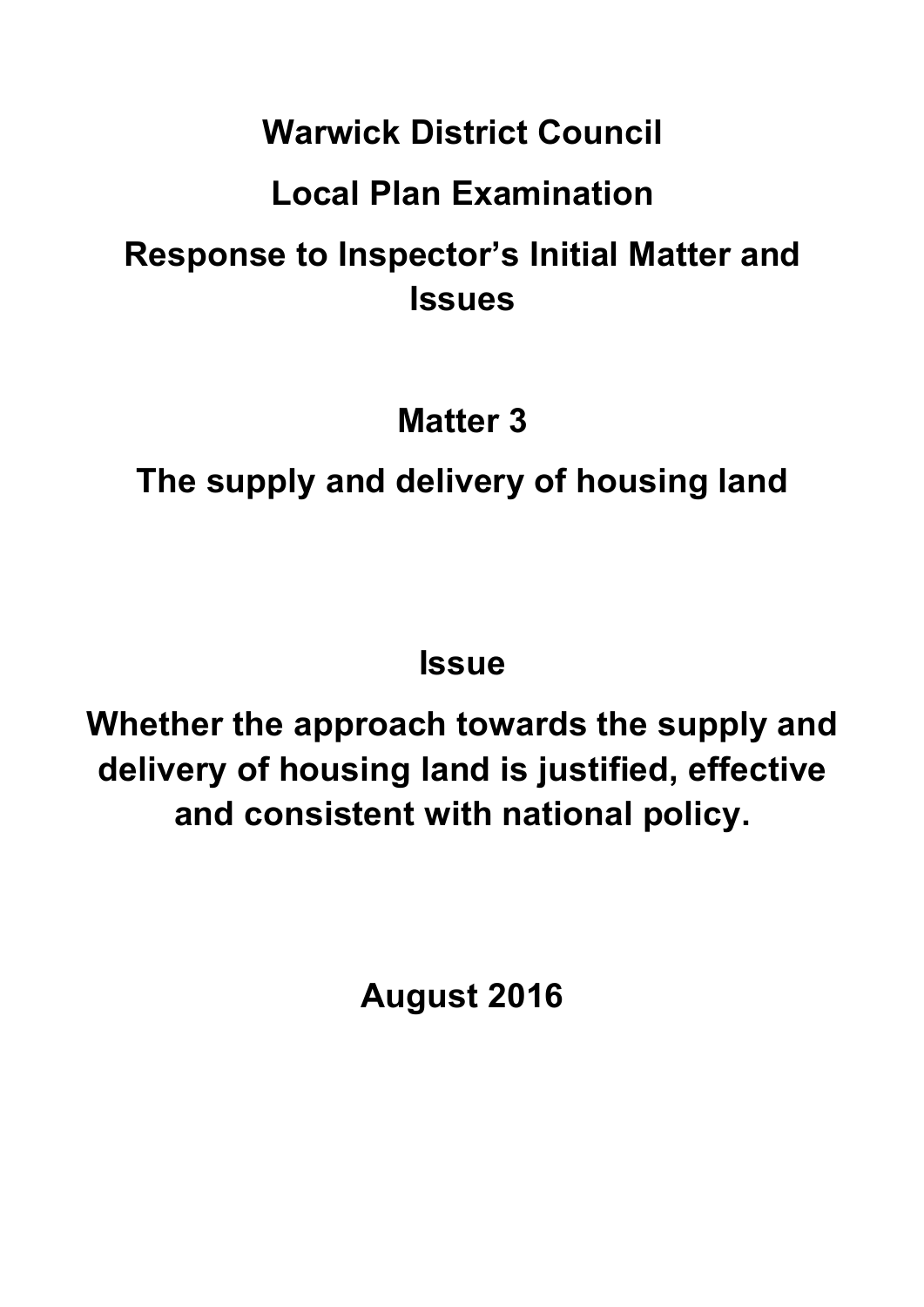## **Policy DS7 and Housing Trajectory**

### Questions

- **1) Taking the Council's latest Housing Trajectory (June 2016) what is the estimated total supply of new housing in the plan period 2011-2029? How does this compare with the planned level of provision of 932 dwellings per annum?**
	- a) The total supply set out in appendix 1 of the Housing Topic Paper June 2016 (HO27PM) is 17,991 dwellings.
	- b) This exceeds the planned level of provision of 16,776 dwellings by 1,215 dwellings or 7.24%.

## **2) What is the estimated total supply in the plan period from**

- a) **Completions since 2011**: 2,102 dwellings (HO27PM Appendix 1a)
- b) **Existing planning permissions:** 7,270 dwellings (HO27PM Appendices 1c and 1j)
- c) **Other commitments e.g. sites subject to S106:** None
- d) **Proposed site allocations (submitted Plan and Council's suggested modifications):**
	- 7,175 dwellings made up from the following parts of (HO27PM Appendix 1)
	- i) Brownfield Allocations: 930 (HO27PM Appendix 1f)
	- ii) Greenfield Allocations: 1,680 (HO27PM Appendix 1g)
	- iii) Village Allocations: 1,100 (HO27PM Appendix 1h)
	- iv) New Site Allocations June 2016: 3,465 (HO27PM Appendix 1i)
- e) **Other sources specifically identified**:
	- i) 200 dwellings Canalside and employment regeneration areas (HO27PM Appendix 1e)
	- ii) 262 dwellings small urban SHLAA sites (HO27PM Appendix 1c)
- f) **Windfalls**: 982 dwellings (HO27PM Appendix 1d)
- 3) **What are the assumptions about the scale and timing of supply and rates of delivery from these various sources? Are these realistic? Has there been any discounting of sites with planning permission for example?**
	- a) **Completions since 2011:** The table at paragraph 16 of the Housing Supply Topic Paper June 2016 (HO27PM) sets out the latest position regarding housing completions since  $1<sup>st</sup>$ April 2011. The approach taken takes account of paragraph 38 of the Inspector's Letter to the Council of 1<sup>st</sup> June 2015 (EXAM 23). It should be noted that the level of completions for 2014/15 is significantly higher than had been indicated in the Council's Matter 3 Statement of April 2015 (732 dwellings instead of 491). This is because the monitoring which informed the April 2015 statement had been undertaken in February prior to the end of the monitoring year.
	- b) **Existing planning permissions**: Appendix 1b of the Housing Supply Topic Paper June 2016 (HO27PM) sets out all the sites with outstanding planning permissions. Paragraph 19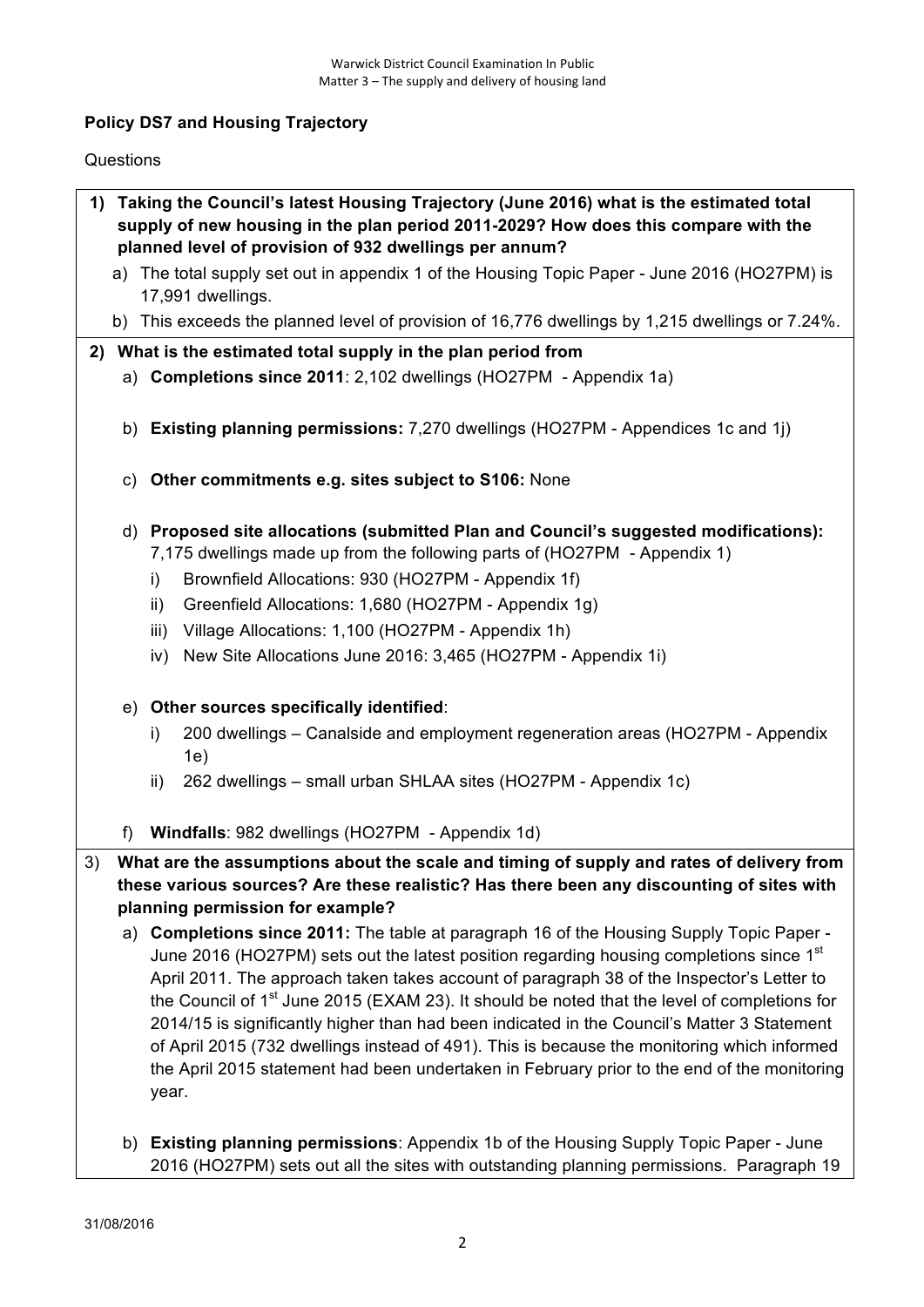explains more regarding the reasons why the total number of planning permissions is significantly higher than the position set out in Policy DS7 of the Local Plan. The key factor is that a significant number of allocated sites outside the Green Belt have now received planning permission. Where these permissions for allocated sites were granted prior to 1<sup>st</sup> April 2016, the housing numbers are included in the commitments rather than in the allocations. The total number of permissions does also include three sites that were granted permission in April and May 2016 but which were not as allocated.

- c) **Other commitments e.g. sites subject to S106:** the Council is rigorous in ensuring Section 106 agreements are prepared and signed within statutory timeframes and at the time of preparing this Statement, there are no planning permissions included within the "commitments" that are subject to Section 106 agreements.
- d) **Proposed site allocations (submitted Plan and Council's suggested modifications):** the proposed allocations are set out in the Housing Supply Topic Paper - June 2016 (HO27PM) appendices as follows:
	- Appendix 1f (Brownfield sites submission draft)
	- Appendix 1g (Greenfield sites submission draft)
	- Appendix 1h (Village sites submission and modifications)
	- Appendix 1i (New allocated sites modifications)

The housing numbers set against each of these sites are based on the following:

- i) Where planning permission has been granted prior to  $1<sup>st</sup>$  April 2016, these are included in commitments. Therefore no housing numbers are included against these allocations.
- ii) The site capacity for each allocation has been calculated on a site by site basis based on site size, location and constraints. In considering site capacity, the Council has had regard to representations.
- iii) Unless constraints or other factors indicate otherwise, the following general approach has been applied to site capacity.
	- Gross to net developable area: depending on the amount of infrastructure required gross to net reduction to the site area has been applied within the range 0.50 or 0.75. In general 0.5 has been applied to strategic greenfield sites and 0.66 has been applied to edge of village sites and most brownfield sites. Where appropriate variations have been made from this approach.
	- Housing density: in general a housing density of 35 dwellings per hectare has been applied to greenfield sites and a density of 50 dwellings per hectares has been applied to urban brownfield sites. Where appropriate variations have been made from this approach.
- iv) All housing numbers for allocated sites are estimates. The Council does not expect developments to adhere to the numbers set out in the Plan. Therefore if, during the planning application process, the evidence points to a different number, this could be supported. It is therefore possible that sites will deliver higher housing numbers than set out in the estimates.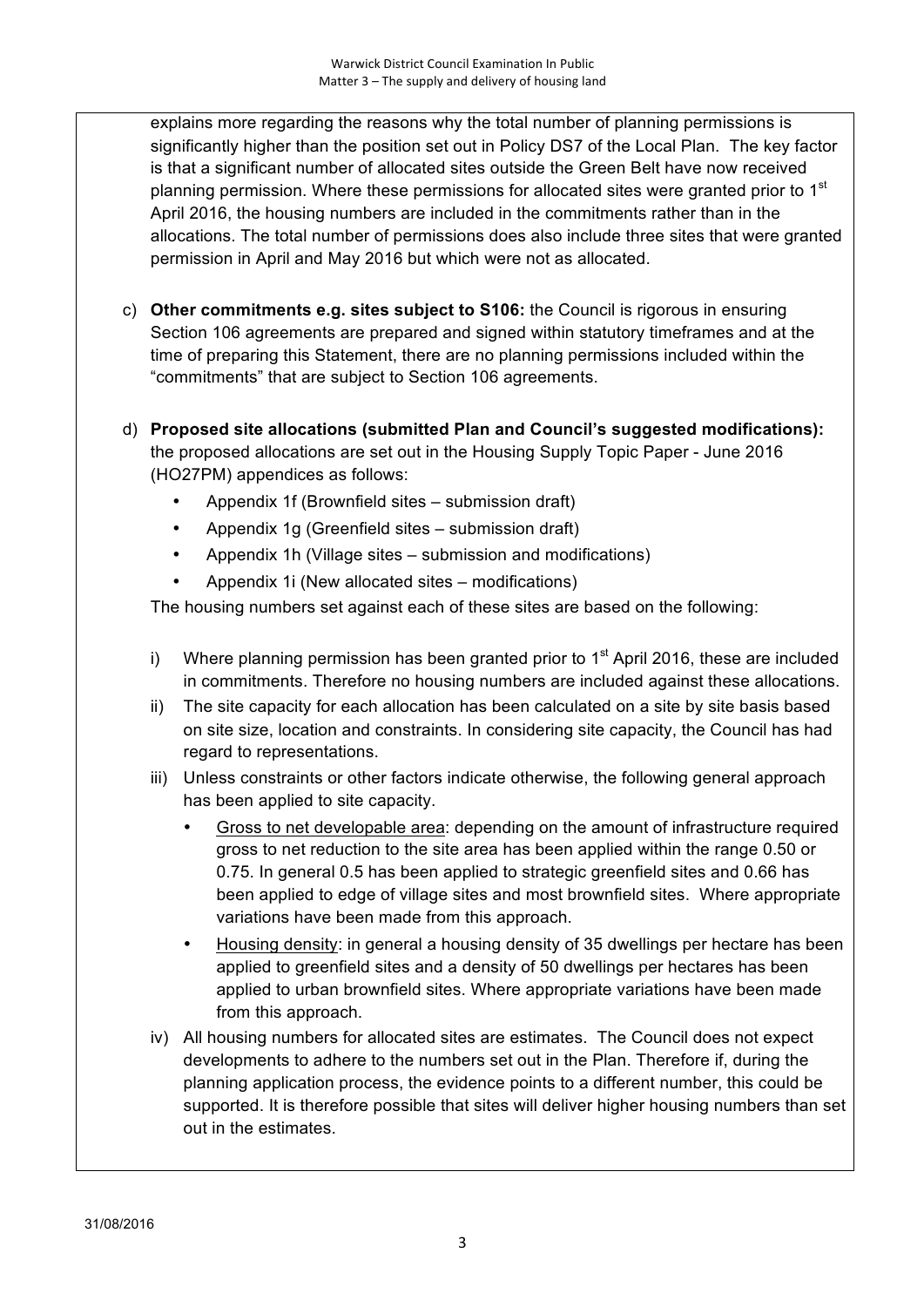## e) **Other sources specifically identified**:

- i) Small Urban SHLAA Sites: the Council has identified the potential for 14 small urban SHLAA sites to deliver up to 291 dwellings. Further detail regarding this source of supply is set out in paragraph 21 (pages 7 and 8) of the Housing Supply Topic Paper - June 2016 (HO27PM). The source of supply is justified because on the one hand the Local Plan does not allocate sites under 50 dwellings in urban areas and on the other hand, the windfalls allowance (see f below) does not include sites over five dwellings. These 14 sites all have capacity for between five and 50 dwellings and have been specifically put forward by owners as part of the SHLAA. Each site has been subject to an assessment to ensure it is suitable and deliverable, although a 10% deduction has been applied to take account of the possibility that one or more of the sites do not come forward. As a result, the Local Plan includes 262 dwellings from small urban SHLAA sites.
- ii) Canalside and employment land regeneration: the Council has identified the potential to deliver around 200 dwellings within some of the District's traditional industrial estates where high levels of vacancies have been identified in the Employment Land Review Update 2013 (EC03). Further detail regarding this source of supply is set out in paragraph 22 (page 8) of the Housing Supply Topic Paper - June 2016 (HO27PM).
- f) **Windfalls**: Paragraph 20 (page 7) of the Housing Supply Topic Paper June 2016 (HO27PM) summarises the Council's approach to making an allowance for windfall sites within the Local Plan. Full details of the Council's approach are set out in the Assessment of Windfall Allowance, June 2016 (HO29PM). As explained in paragraph 20 of HO27PM, in revising its approach to the windfalls allowance, the Council has taken account of the contents of the Inspector's letter of  $1<sup>st</sup>$  June 2015 (EXAM 23).

The emerging data for 2016/17 provides evidence to further support the Council's approach to a windfalls allowance. During the first four months (April to July) of the year, 22 dwellings have been added to the supply through conversions, ten on sites of less than five dwellings in urban areas and 17 in rural areas, giving a total of 49 dwellings. This compares to an annual estimate of 98 dwellings from these sources for the remainder of the Plan period. As a result, the Council considers that the revised approach to windfalls remains justified and realistic.

- g) **Has there been any discounting of sites with planning permission for example?** With the exception of Small Urban SHLAA sites (see e (i) above) there has been no discounting for non-implementation. In a district with strong viability and a vibrant economy it is not considered appropriate to apply discounts when viewed over the whole Plan Period. In justifying this, the Council has taken account of the following factors:
	- i) In terms of sites with planning permission, expiries are generally at a low level in the District. Appendix A of this Matter 3 statement shows that that during the Plan period, taking the number of dwellings that have expired as a percentage of dwellings granted planning permission, only 4.17% of dwellings with permission have expired, and over a longer period since 1999/2000 it is slightly higher at 4.69% but still less than 5%. This reflects the strong viability for development across the district and the fact that, in general, planning permissions that are granted are delivered. Whilst there are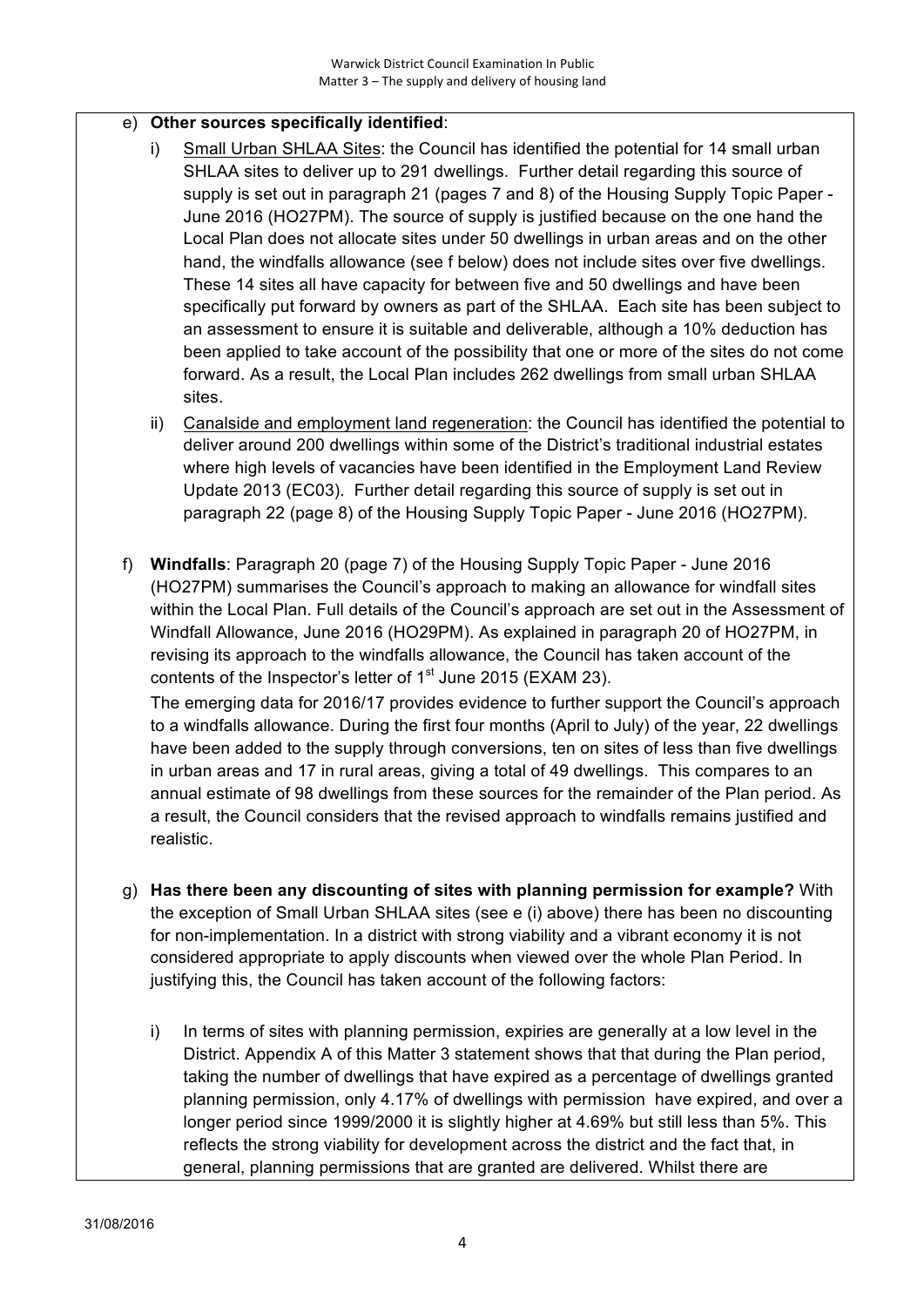exceptions to this which lead to expiries, in most cases these sites are recycled back in to the supply with revised proposals that are ultimately delivered. To take two examples during 2015, firstly the permission for 110 units at the Police Headquarters, Leek Wootton expired, but deliverable proposals are now included within the Local Plan allocations to replace the expired permission. Secondly permission for 16 units at Warwick Printers, Theatre Street has been superseded by a much more comprehensive scheme for 39 units granted in 2015/16.

- ii) Of the total of 7,098 commitments, the 2015/16 monitoring showed that 2,861 units remain to be completed on sites that have some completions recorded. Further, since the 2015/16 monitoring was undertaken a number of sites have commenced (for instance Opus 40, North of Oakley Wood Road, Lower Heathcote Farm, Sydenham Industrial Estate, Harbury Gardens, Woodside Farm Phase 2 etc.). In total these sites that have started more recently include 1,535 units still to be completed. So in total 4,396 units are still to be completed on sites that are under construction. These sites clearly do not require a discount as the permission is implemented and delivery is already underway. A total of only 2,702 dwellings therefore remain on sites that have not started. If a 5% discount was applied to these it would result in a total discount of 135 dwellings. However, it should also be noted that of the 2,702 dwellings on sites still to be started, 2,075 are on sites that are also allocated. If these are excluded, only 627 dwellings are on sites that have planning permission but are not started or are not allocated in the Plan. A 5% discount of this is only 31 dwellings. It is the Council's view that applying a discount in this way is an unnecessarily complex approach to take to providing flexibility and that the level of flexibility already included in the overall supply can accommodate the risks that a small number of dwellings could expire. In summary, the evidence does not support the need for a discount for sites with planning permission.
- iii) In terms of allocations, detailed work has been carried out to assess the suitability deliverability and viability of sites. In addition the District's strong track record of delivery of allocated sites, the evidence set out in Matter 7 suggests that there is a strong likelihood that the allocated sites will be delivered. However, in the event that a small number are not delivered, the Plan includes a substantial level of flexibility (of 1,215 dwellings). This has been incorporated to ensure that the risks associated with sites not delivering as anticipated are reduced and that the Plan is sufficiently resilient to withstand this. In this context there is no evidence support discounting of allocated sites.
- 4) **How has flexibility been provided in terms of the supply of housing? Are there other potential sources of supply?**
	- a) Flexibility is provided predominantly through providing for a supply of housing that exceeds the requirement by 1,215 dwellings or 7.24%.
	- b) In addition, the Council would anticipate that some additional supply is achieved from urban windfalls sites for redevelopment / new build of five or more dwellings. The evidence provided in Table 1 at paragraph 4.8 of the Council's revised Windfalls Allowance Paper – June 2016 (HO29PM) shows that this has been a consistent source of supply, including over the last five years providing a total of 877 completions over this period. Whilst the Council considers that this source of supply will reduce as the allocated sites come on stream and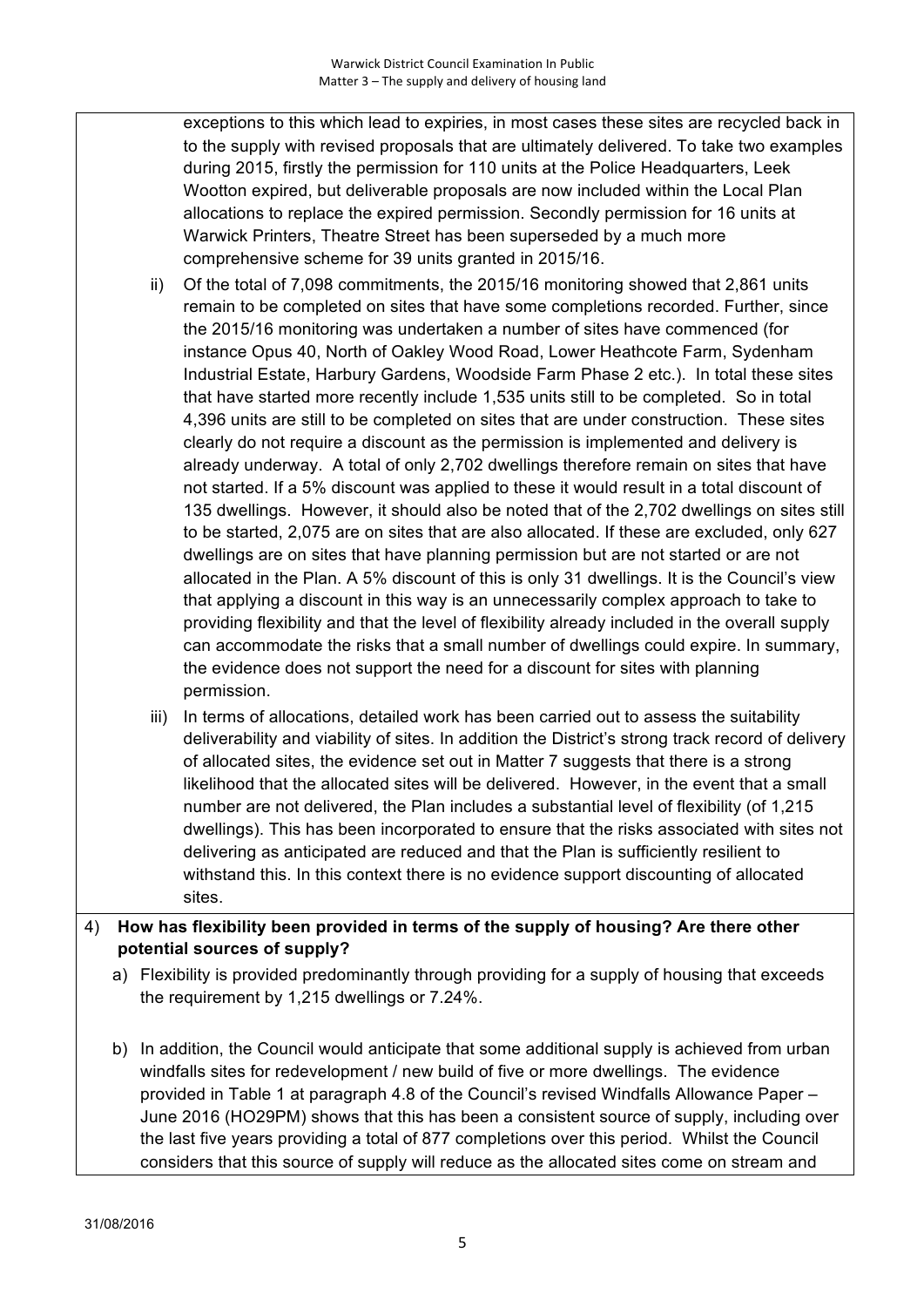cannot therefore be relied upon as a component of the published housing land supply, there is a strong possibility that this source will continue to add to the supply on an ongoing basis. This possibility is supported by evidence which shows that:

- i) Even during the period that the allocations from earlier Local Plans were being built out in the early-to-mid years of the last decade, this source continued to contribute significantly to the supply (Table 1 of HO29PM).
- ii) 24 dwellings in this category have received planning permission during the first four months of 2016/17. If extrapolated this would equate to 72 dwellings granted per annum and if this trend continued, would equate to an additional 504 dwellings for the final seven years of the plan period. It is acknowledged that this evidence is based on planning permissions not completions and that there is potential for overlap with small urban SHLAA sites and canalside and employment regeneration areas.
- 5) **Has there been persistent under delivery of housing? In terms of a buffer for a five year supply of housing sites, should this be 5% or 20% in relation to para 47 of the NPPF? How should the level of completions since 2011 be taken into account? What would the requirement be for a five year supply including a buffer?** 
	- a) Completion rates have improved substantially in 2014/15 and 2015/16 (Appendix 1 of the Housing Topic Paper - June 2016 (HO27PM)). However, this has not been of sufficient scale to achieve the annual requirement of 932 dpa. In this context there has been persistent under-delivery relative to the *requirement* i.e. the supply of houses that is required to meet the district's OAN and help to meet the needs of Coventry. On that basis a 20% buffer should be applied when the Plan is adopted.

| THE FIVE YEAR REQUIREMENT AT 31ST MARCH 2017                |                  |  |
|-------------------------------------------------------------|------------------|--|
|                                                             | <b>Dwellings</b> |  |
| <b>Annual Requirement</b>                                   | 932              |  |
|                                                             |                  |  |
| Requirement 01/04/2011 to 31/03/2017 (6yrs x 932)           | 5592             |  |
| Less completions 01/04/11 to 31/03/16                       | $-2102$          |  |
| Less estimated completions 1/04/16 to 31/03/17              | $-1157$          |  |
| Sub Total (shortfall since 2011)                            | 2333             |  |
| Five Year Requirement 01/04/2017 to 31/03/2022 (5yrs x 932) | +4660            |  |
| <b>Sub Total</b>                                            | 6993             |  |
| Plus 20% Buffer                                             | +1399            |  |
| <b>Five Year Requirement 1/4/17 - 31/03/22</b>              | 8392             |  |

b) This gives a five-year requirement (as set out in para 36 of HO27PM) as follows:

c) The Council has considered an alternative method for taking account of the level of completions since 2011. This relates to the staggered approach is set out in 6c) below. It applies the District's Objectively Assessed Need to the first five years of the Plan period and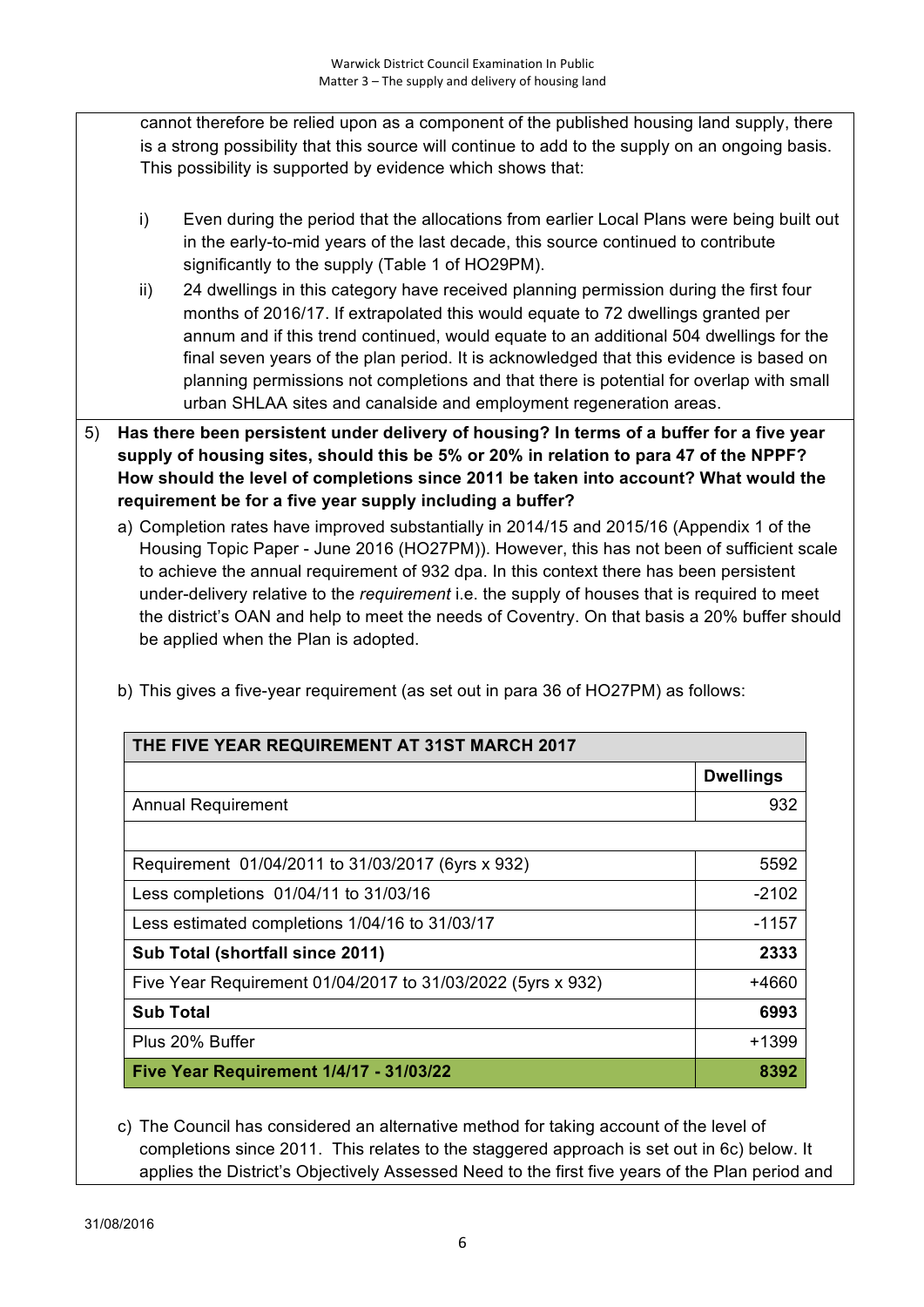thereafter applies a higher annual housing requirement to take account of Coventry's need. Whilst this approach is not preferred by the Council for the reasons set out in 6a below, it does have some benefits and to assist the Examination, the Council has prepared an alternative proposal set out in Appendix B of this Statement.

d) As shown in the table below, the District's Objectively Assessed Housing Need (i.e. excluding any contribution towards Coventry's needs) has been achieved in each of the last two years. In this context, it would be reasonable to argue that there has not been persistent under delivery (particularly if the factors set out in in para 8.7.and 8.8 of the Council's Matter 3 Statement from April 2015 are also taken into account) and that a 5% buffer should be applied in this alternative approach.

| Housing Delivery in Warwick District 2011/12 to 2015/16 |                    |                                        |                                                                                |
|---------------------------------------------------------|--------------------|----------------------------------------|--------------------------------------------------------------------------------|
| Year                                                    | <b>Completions</b> | <b>Comparison with</b><br>OAN (600dpa) | <b>Comparison with Modifications</b><br><b>Housing Requirement</b><br>(932dpa) |
| 2011/12                                                 | 144                | -456                                   | $-788$                                                                         |
| 2012/13                                                 | 262                | $-338$                                 | $-670$                                                                         |
| 2013/14                                                 | $345*$             | $-255$                                 | -587                                                                           |
| 2014/15                                                 | 732                | $+132$                                 | $-200$                                                                         |
| 2015/16                                                 | 619                | $+19$                                  | $-313$                                                                         |
| Total                                                   | 2102               | $-898$                                 | $-2558$                                                                        |

\*includes 62 care homes bedspaces completed between 1/4/11 and 31/3/14

e) In these circumstances, the five-year requirement would be as follows:

| <b>ALTERNATIVEFIVE YEAR REQUIREMENT AT 31ST MARCH 2017</b>   |                  |  |
|--------------------------------------------------------------|------------------|--|
|                                                              | <b>Dwellings</b> |  |
| Annual Requirement 1/4/11 to 31/3/17 (6yrs)                  | 600              |  |
| Annual Requirement 1/4/17 to 31/3/29 (12yrs)                 | 1098             |  |
|                                                              |                  |  |
| Requirement 01/04/2011 to 31/03/2017 (6yrs x 600)            | 3600             |  |
| Less completions 01/04/11 to 31/03/16                        | $-2102$          |  |
| Less estimated completions 1/04/16 to 31/03/17               | $-1157$          |  |
| Sub Total (shortfall since 2011)                             | 341              |  |
| Five Year Requirement 01/04/2017 to 31/03/2022 (5yrs x 1098) | +5490            |  |
| <b>Sub Total</b>                                             | 5831             |  |
| Plus 5% Buffer                                               | $+292$           |  |
| <b>Five Year Requirement 1/4/17 - 31/03/22</b>               | 6123             |  |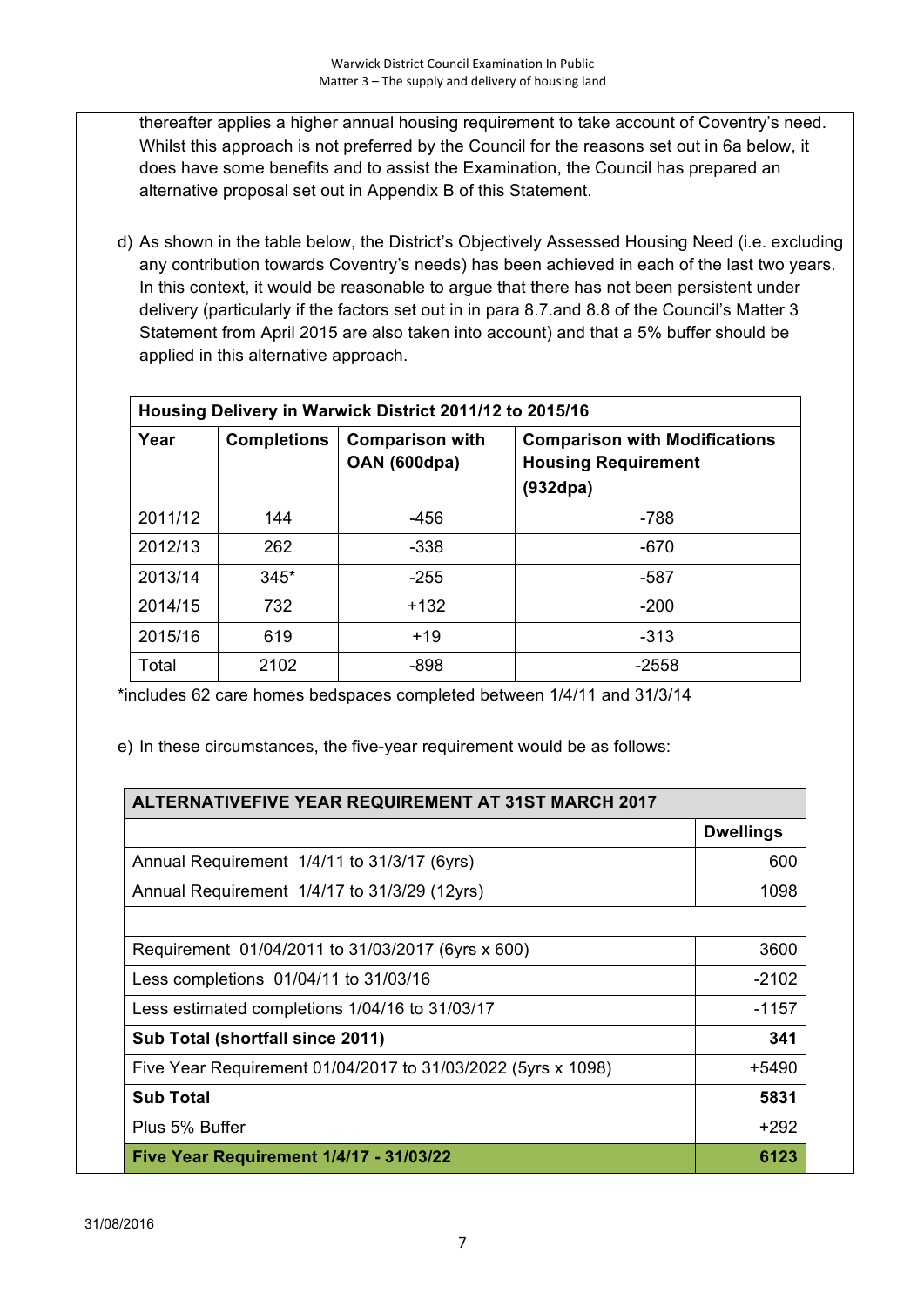- f) The above table is offered only as an alternative, but if adopted would provide for 7.1 year land supply on adoption.
- 6) **Should the annual housing requirement figure be staggered to reflect the need for additional site allocations to meet unmet needs in Coventry and realistic lead in times (see Appendix 4 to Council's Housing Supply Topic Paper June 2016) i.e. a lower figure in the early years of the plan period, increasing later? If so what would be a reasonable basis for the annual figures? Should the early years be based on OAN for Warwick? How would this affect the requirement for a five year supply?**
	- a) The Council appreciates the potential advantages of a staggered approach to the delivery of housing land. However, it proposes to maintain the approach that is set out in paragraphs 33 to 38 of the Council's Housing Supply Topic Paper - June 2016 (HO27PM) for the following reasons:
		- i) It is clear, simple and robust and seeks to boost significantly the supply of housing
		- ii) Along with paragraph 47, paragraph 50 of the NPPF requires a choice of sites. The range of sites that has been identified in different locations satisfies that objective.
		- iii) Linked to this, paragraphs 54 and 55 of the NPPF seek to ensure that local needs in rural areas are reflected and that proposals support the vitality of rural communities. The allocation of a range of smaller sites in predominantly rural locations helps to achieve this. By allocating both larger strategic and smaller sites, the Local Plan seeks to provide opportunities for different types of housebuilders including more local builders. This not only enables choice, competition and delivery, but also has the potential to bring local economic benefits.
		- iv) The approach accords with the framework provided by the Council's spatial strategy.
	- b) However paragraph 37b of the Housing Supply Topic Paper (HO27PM) sets out a number of factors that have made it particularly challenging to meet the full Local Plan housing requirement to date. These factors are:
		- i) Environmental constraints limiting the availability of sites outside the Green Belt
		- ii) Green Belt constraints meaning that a significant part of the potential supply is not available until after the adoption of the Plan and cannot be advanced through applications for planning permission
		- iii) Lack of clarity about the extent of Coventry's unmet need until 2015 affecting lead in times for the allocations proposed in the modifications

In addition, the Council's approach to releasing Green Belt sites (particularly adjacent to the growth villages) inevitably has an impact on the Green Belt. The Council's Matter 7 statements, supported by the Distribution of Development Paper (HO25PM) and the Green Belt Background Paper (EXAM 45) show how the Council has considered these impacts. In the circumstances, the Council considers they are clearly justified by the need to boost significantly the housing supply, to meet local need and to provide a range of choice of sites.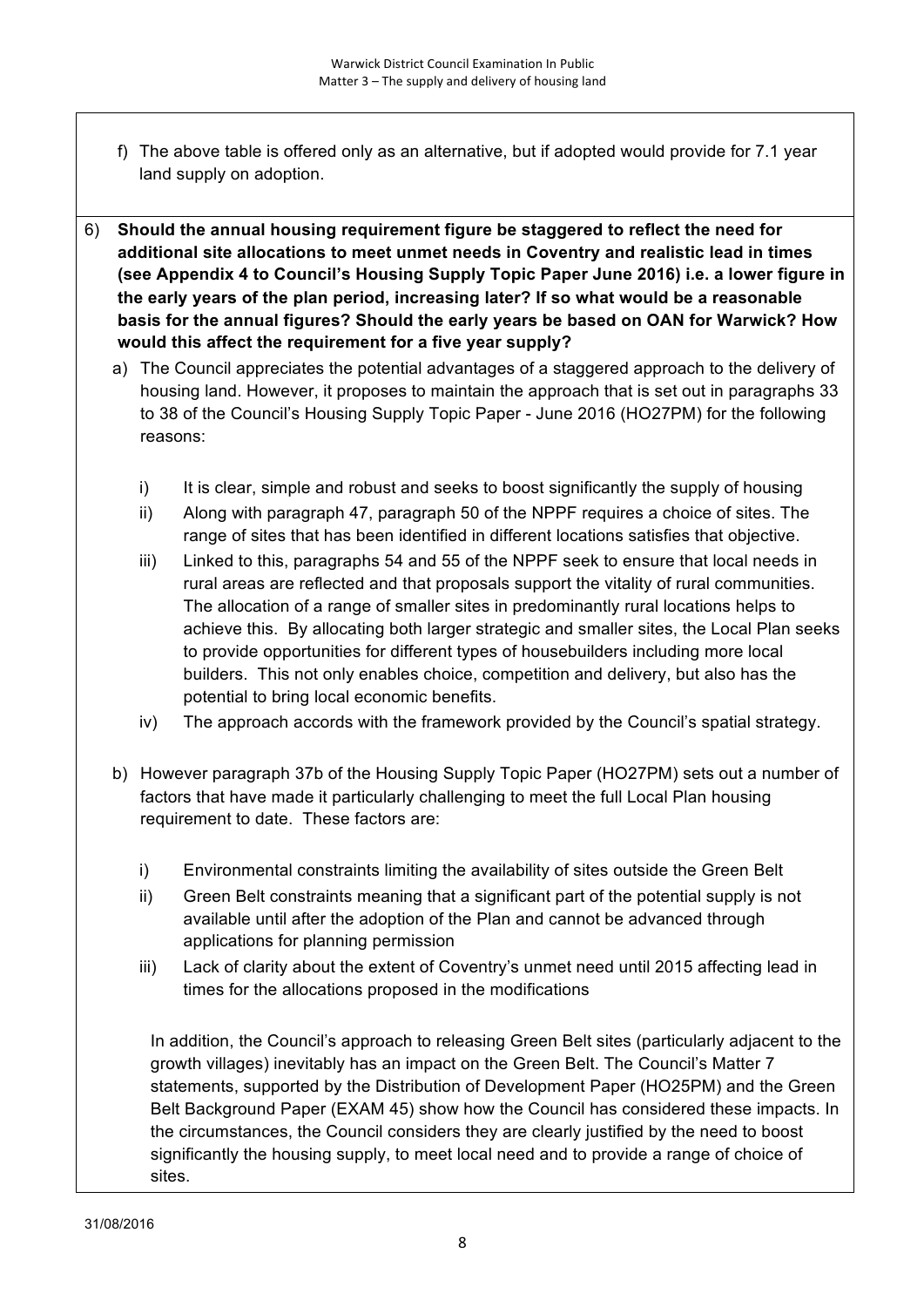- c) However, in considering how to address the challenges set out b) above, the Council has considered the merits of a staggered housing requirement figure whereby the requirement is based on the District's Objectively Assessed Need up until the date of adoption and thereafter the housing requirement is increased to a level that ensures the full Local Plan housing requirement is met by 2029. Such an approach could be coupled with a less dispersed pattern of development as considered in the Sustainability Appraisals (SA10 and SA11PM – see pages 52-54, 56). This alternative could be developed to exclude a number of the smaller rural Green Belt allocations (these areas would be retained as Green Belt) and instead propose a larger site on the edge of the urban areas such as some of the land proposed for safeguarding. Whilst there may be benefits of this approach in terms of managing the impact on the Green Belt adjacent to villages, the Council is of the view that the approach set out in the Local Plan is consistent with the NPPF (both in terms of housing supply and Green Belt policies) and that the benefits set out in a) above outweigh the benefits of this alternative approach.
- d) However, to assist the Examination and to address the questions directly, Appendix B sets out how the staggered approach could work and the impact it would have in terms of Green Belt allocations, overall housing supply and the 5 year housing supply.

## **7) Would the Local Plan realistically provide for a five year supply on adoption? Will a five year supply be maintained?**

- a) The Council's position regarding 5 year supply on adoption is set out in the table at paragraph 36 of the Housing Supply Topic Paper (HO27PM). This shows a requirement of 8392 dwellings and a supply of 8694 dwellings giving 5.18 years supply summing adoption at  $1<sup>st</sup>$  April 2017.
- b) This is based on the following assumptions:
	- i) The estimated level of completions in 2016/17 as set out in Appendix 1b of HO27PM is achieved. The Council contends this is a reasonable assumption to make as this supply is entirely comprised of sites that already have planning permission. Many of the dwellings forecast for completion during 2016/17 are on larger sites where construction is underway and build-out rates are expected to be high during the year, for instance: -
		- Land north of Oakley Wood Road;
		- Woodside Farm;
		- Opus 40;
		- Grove Farm / Harbury Gardens;
		- Lower Heathcote Farm;
		- Land at Earl Rivers Ave;
		- Binswood Hall;
		- Land north of Harbury Lane;
		- Land south of Fieldgate Lane;
		- Land west of Wellesbourne Road;
		- Land east of Radford Semele.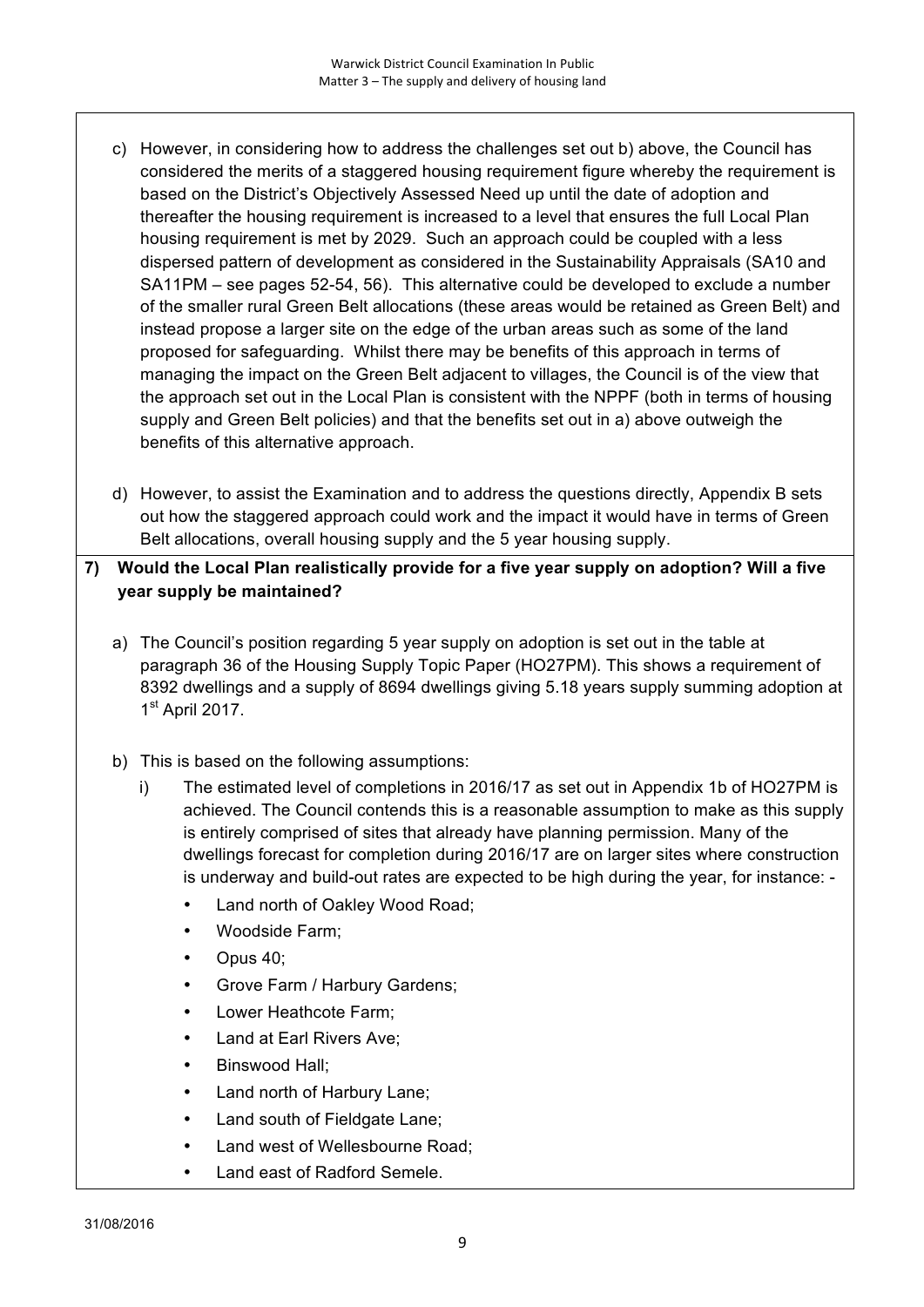Further, the 2016 monitoring showed that there were already 699 dwellings currently under construction.

- ii) Small Urban SHLAA sites will come forward as forecast in Appendix 1c of the Housing Supply Topic Paper (HO27PM). This is considered to be a reasonable assumption for the reasons set out in answer to question 3e) above.
- iii) Windfall completions will come forward at the rates set out in Appendix 1d of the Housing Supply Topic Paper (HO27PM). This is considered to be a reasonable assumption given the evidence set out at 3 f) above which shows that the strong historic supply of windfalls is continuing in 2016/17. The windfall allowance has been discounted until 2019/20 to avoid double counting with existing planning permissions, and so only three years' of windfalls are included within the supply
- c) The Council therefore contends that all its assumptions regarding the 5 year supply on adoption are reasonable and justified by the evidence. As a result the 5 year supply on adoption is considered be realistic.
- d) The Council accepts that a 5.18 year supply at the point of adoption provides only a modest degree of flexibility upon the adoption of the local plan. That is consistent with the approach taken by many other local planning authorities facing the task of significantly boosting the supply of land for housing from comparatively lower historic levels of delivery. However it is justified by the fact that as the plan becomes embedded developers are likely to ramp up delivery year on year as illustrated by the trajectory: see paragraph 37a of the Housing Supply Topic Paper (HO27PM) and Table 7e below.
- e) The table below sets out how that the 5 year supply will be maintained through the Plan period. It shows the forecast land supply for each year of the Local Plan up to 2024. This is based on a 20% buffer for 2017, 2018 and 2019, reducing to a 5% buffer thereafter and assumes completions in line with the housing trajectory set out in Appendix 1 of HO27PM. The detailed calculations for the requirement are set out in Appendix C of this Matter Statement.

| Year        | <b>Requirement</b> | <b>Forecast Supply</b> | No. of Year's Supply |
|-------------|--------------------|------------------------|----------------------|
| 2017 - 2022 | 8392               | 8694                   | 5.18                 |
| 2018 - 2023 | 7958               | 8917                   | 5.60                 |
| 2019 - 2024 | 6978               | 8273                   | 5.93                 |
| 2020 - 2025 | 5045               | 7231                   | 7.17                 |
| 2021 - 2026 | 4035               | 6063                   | 7.51                 |
| 2022 - 2027 | 3192               | 5038                   | 7.90                 |
| 2023 - 2028 | 2608               | 4182                   | 8.01                 |
| 2024 - 2029 | 2435               | 3470                   | 7.13                 |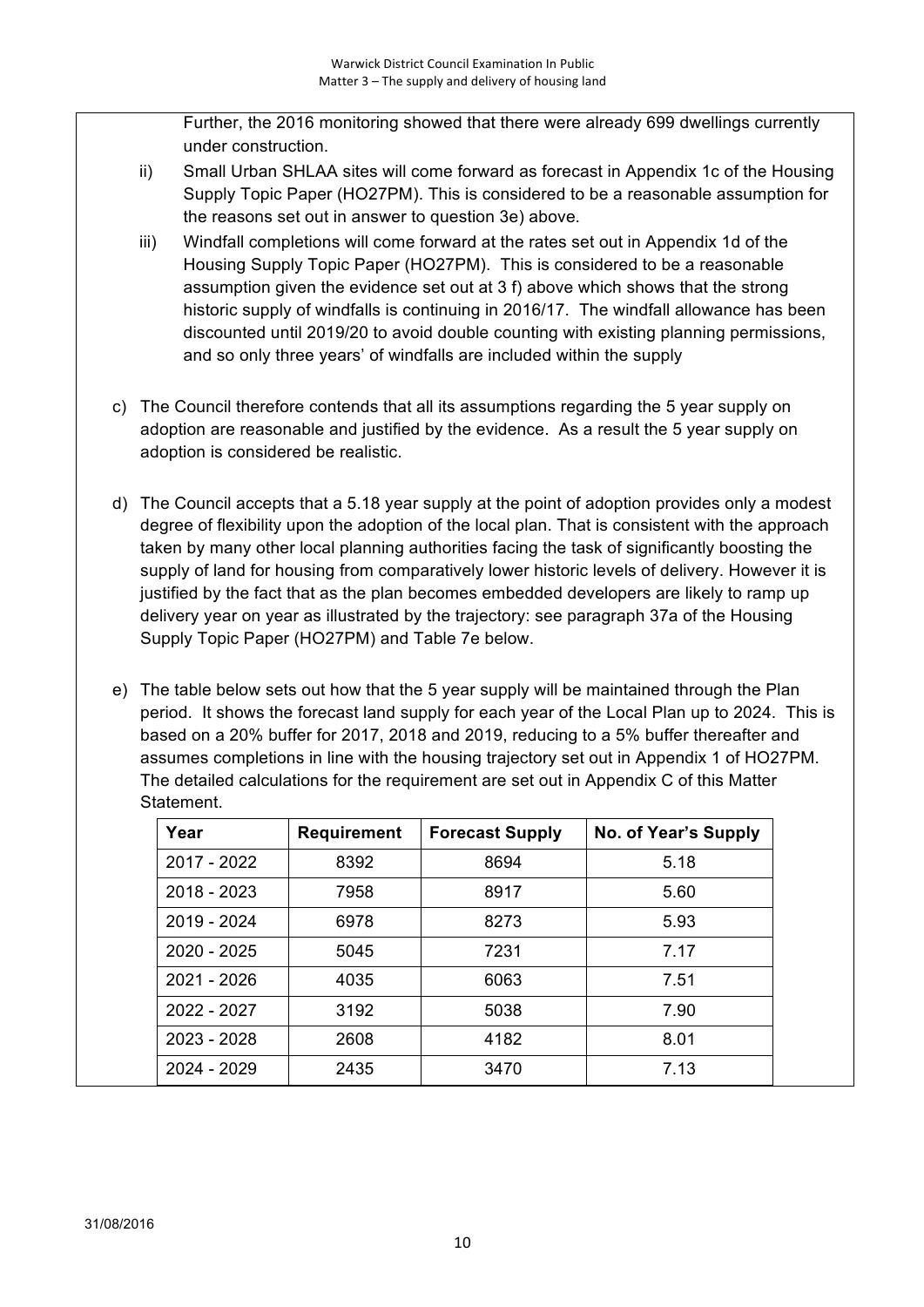| <b>Expiries</b><br>Year                             |  | <b>New Permissions</b> |          |
|-----------------------------------------------------|--|------------------------|----------|
| 1999/00                                             |  | 14                     | 442      |
| 2000/01                                             |  | 6                      | 1800     |
| 2001/02                                             |  | 35                     | 946      |
| 2002/03                                             |  | 16                     | 854      |
| 2003/04                                             |  | 16                     | 500      |
| 2004/05                                             |  | 18                     | 1,225    |
| 2005/06                                             |  | 31                     | 1,061    |
| 2006/07                                             |  | 17                     | 1,162    |
| 2007/08                                             |  | 45                     | 224      |
| 2008/09                                             |  | 41                     | 53       |
| 2009/10                                             |  | 98                     | 149      |
| 2010/11                                             |  | 113                    | 206      |
| 2011/12                                             |  | 40                     | 273      |
| 2012/13                                             |  | 11                     | 692      |
| 2013/14                                             |  | 6                      | 1,480    |
| 2014/15                                             |  | 48                     | 728 *    |
| 2015/16                                             |  | 259                    | $5,562*$ |
| <b>Total</b>                                        |  | 814                    | 17357    |
| Expiries as a proportion of permissions 1999 - 2016 |  |                        | 4.69%    |
| Expiries as a proportion of permissions 2011 - 2016 |  |                        | 4.17%    |

## **Matter 3 Appendix A: Analysis of Expired Permissions 1999 - 2016**

\* technically more permissions were granted in 14/15 and less in 15/16 but due to some duplication of values in 14/15 housing database with those in 2015/16 housing database (e.g. reserved matters etc) the simplest way of getting an accurate figure is to use 2015/16 database data only for both queries rather than 2014/15 database and the 15/16 database.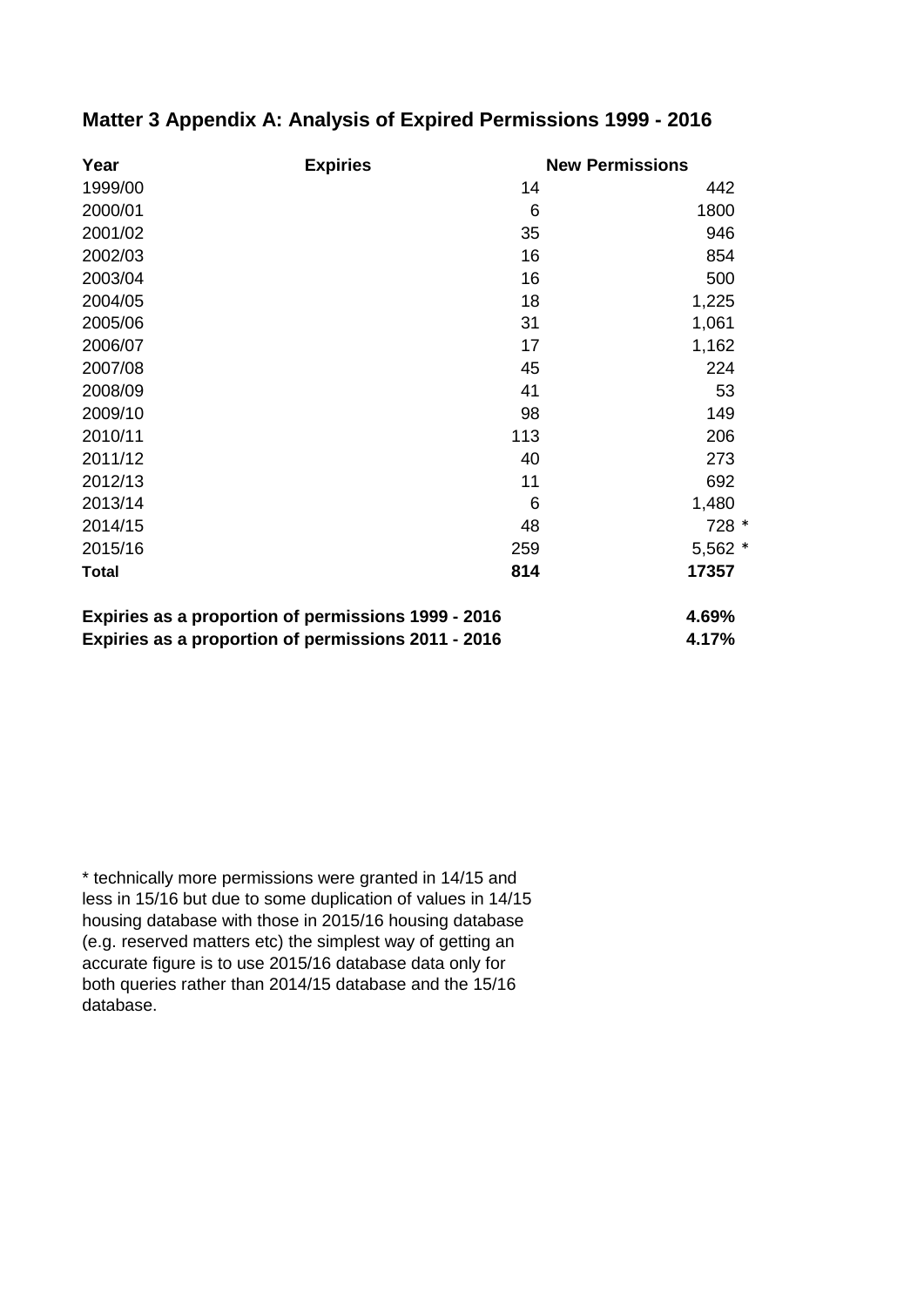## **Staggered Approach to 5 Year Housing Land Supply**

### **Purpose**

1 To apply a staggered approach to the 5 year housing requirement to enable a reduction in the number of smaller Green Belt releases proposed in rural areas, at the same time as being able to demonstrate a 5 year housing land supply on adoption.

### **Basis**

- 2 This approach starts by proposing the removal of a number of rural Green Belt allocations. Whilst the Council has not done any detailed analysis to suggest which sites would be most appropriate, this example assumes that all the additional rural Green Belt allocations proposed in the 2016 modifications are deallocated:
	- East of Cubbington : 95 dwellings
	- South of Lloyd Cloe: 115 dwellings
	- North of Rosswood Farm (southern extension): 45 dwellings
	- North of Brimingham Road (extended area): 40 dwellings
	- Brownley Green Lane: 55 dwellings
	- Leek Wooton Police HQ: 115 dwellings
	- Total: 465 dwellings
- 3 If these sites were removed and were not replaced, the overall level of flexibility would fall to 750 dwellings or 4.4% of the overall requirement.
- 4 This would give a housing land supply over the first 5 years of the Plan of 8354 dwellings and based on a 5 year requirement of 8392 (see table at 5b of the Council's Matter 3 Statement), this would give a 5 year housing land supply of 4.98 years. At best (even if one or two of the excluded sites were re-introduced) this approach indicates only a marginal 5 year land supply on adoption and a less healthy level of flexibility.
- 5 As an alternative, these sites could be replaced by one of the areas of land proposed for safeguarding. Again, the Council has not carried out detailed analysis to suggest which, but if the evidence supported this approach it could be assumed that in either case the additional housing capacity within the Plan period would be in the region of 600 dwellings (the site may have capacity beyond this, but unless it can be shown otherwise, delivery rates of approx. 100dpa could be assumed - this would suggest 600 dwellings by 2029 is realistic) and that (taking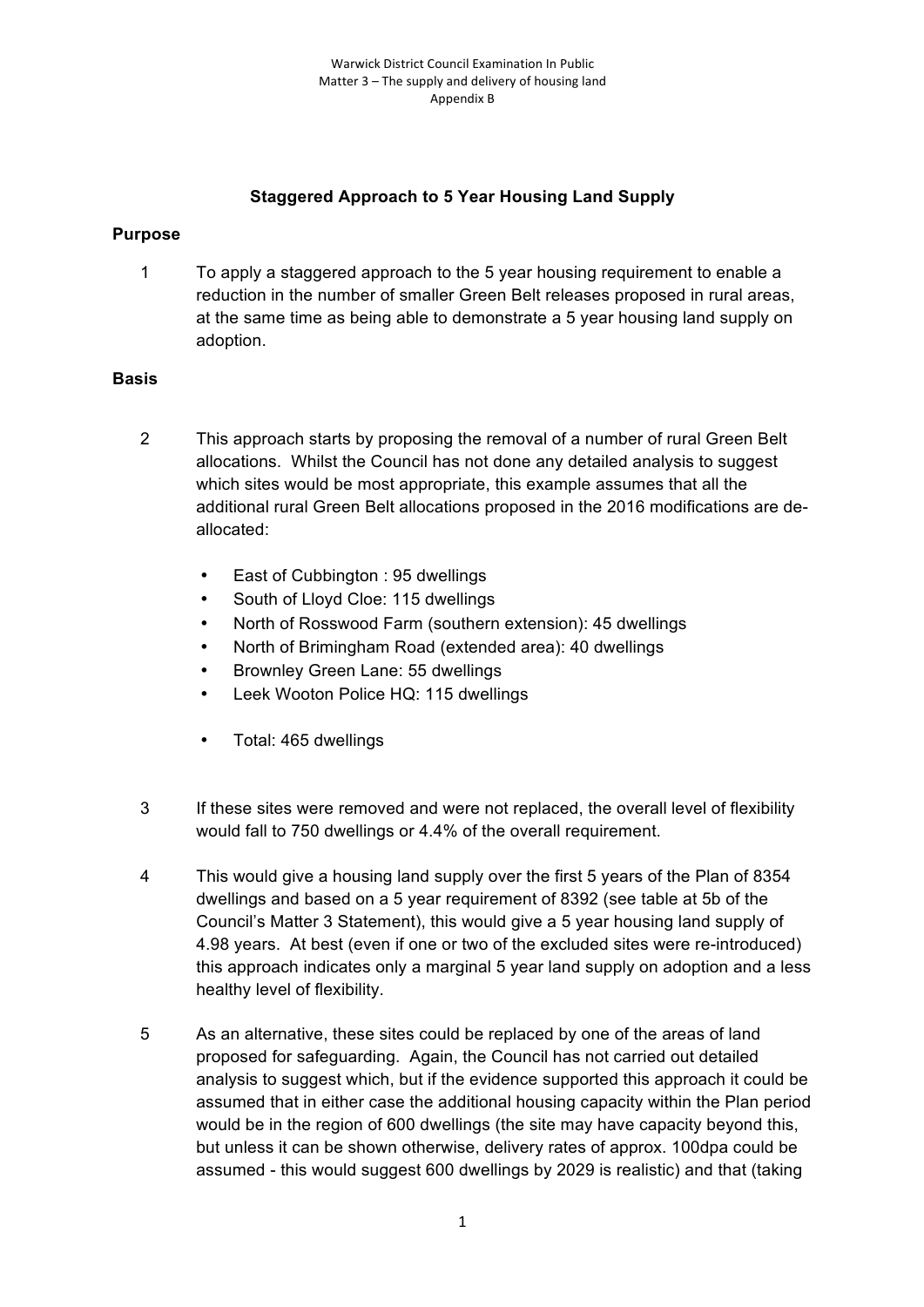account of the planning process and the delivery of the existing allocations) only a small proportion of this (perhaps 50 to 100 dwellings) is likely to be within the 5 year period on adoption.

## **Applying the Staggered Approach**

6 Whilst not preferred by the Council, a staggered approach to the 5 year housing requirement could be justified for the reasons set out in 6b and c of the Council's Matter 3 Statement. In this approach, the 5 year requirement would be calculated as follows:

| ALTERNATIVEFIVE YEAR REQUIREMENT AT 31ST MARCH 2017          |                  |  |
|--------------------------------------------------------------|------------------|--|
|                                                              | <b>Dwellings</b> |  |
| Annual Requirement 1/4/11 to 31/3/17 (6yrs)                  | 600              |  |
| Annual Requirement 1/4/17 to 31/3/29 (12yrs)                 | 1098             |  |
|                                                              |                  |  |
| Requirement 01/04/2011 to 31/03/2017 (6yrs x 600)            | 3600             |  |
| Less completions 01/04/11 to 31/03/16                        | $-2102$          |  |
| Less estimated completions 1/04/16 to 31/03/17               | $-1157$          |  |
| Sub Total (shortfall since 2011)                             | 341              |  |
| Five Year Requirement 01/04/2017 to 31/03/2022 (5yrs x 1098) | $+5490$          |  |
| <b>Sub Total</b>                                             | 5831             |  |
| Plus 5% Buffer                                               | $+292$           |  |
| <b>Five Year Requirement 1/4/17 - 31/03/22</b>               | 6123             |  |

- 7 Against a 5 year supply of 8404 (8354 plus 50 for the additional allocation see para 5 above), this would provide a 5 year housing land supply 6.86 years on adoption and a 5 year supply would be maintained throughout the Plan period.
- 8 This alternative approach would provide an overall supply of 18126, providing flexibility of 1350 dwellings or 8.04% over the requirement.

### **Conclusions**

9 Purely in terms of housing supply, the Council is content that this alternative approach would be effective. However for the reasons set out in 6a of the Council's Matter 3 Statement, this is not the Council's preferred approach to the distribution of development and the site allocations.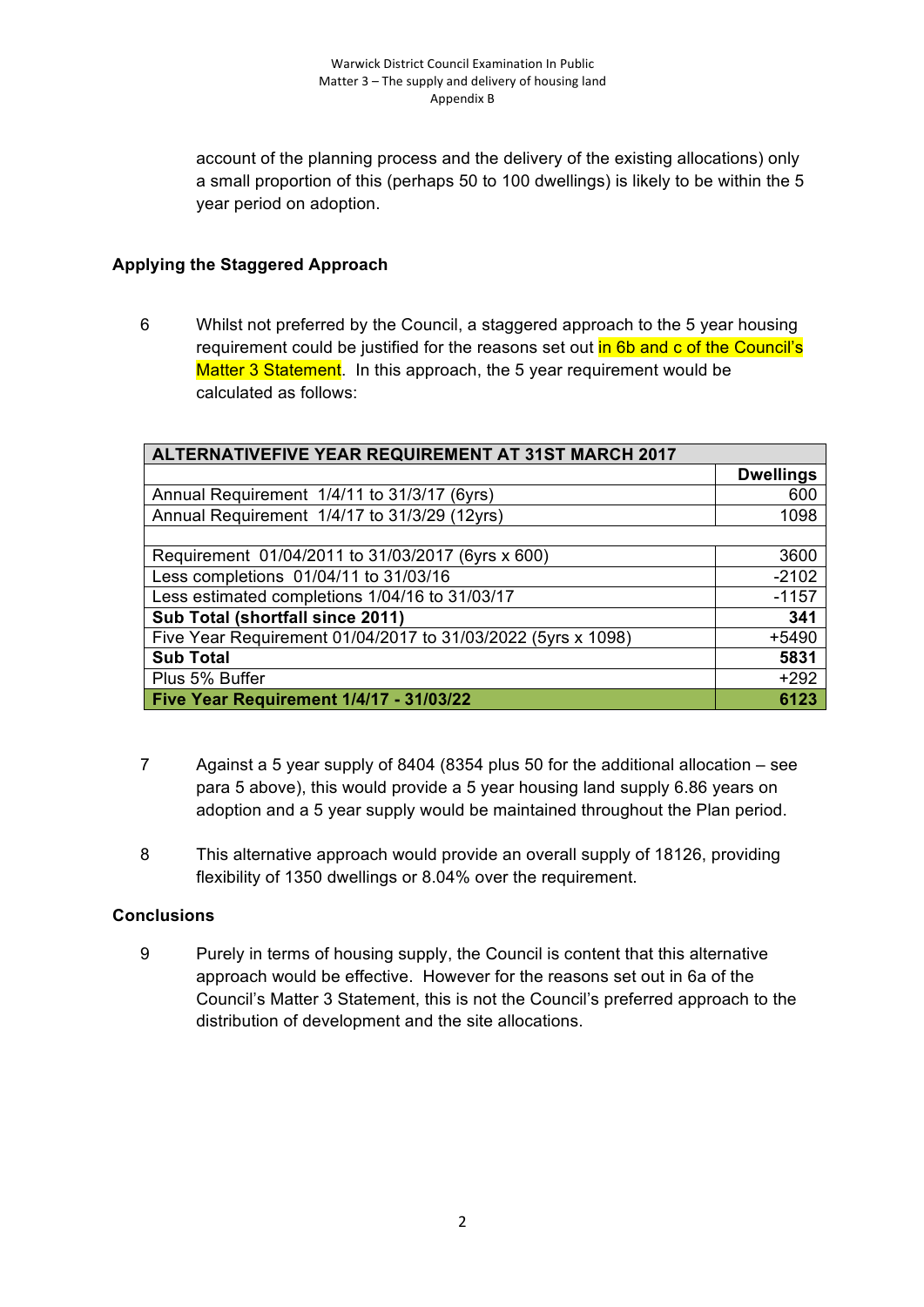#### Warwick District Council Examination In Public Matter  $3$  – The supply and delivery of housing land Appendix C

| THE FIVE YEAR REQUIREMENT AT 31ST MARCH 2020              |                  |  |
|-----------------------------------------------------------|------------------|--|
|                                                           | <b>Dwellings</b> |  |
| <b>Annual Requirement</b>                                 | 932              |  |
|                                                           |                  |  |
| Requirement 01/04/2011 to 31/03/2020(9yrs x 932)          | 8388             |  |
| Less completions 01/04/11 to 31/03/16                     | $-2102$          |  |
| Less estimated completions 1/04/16 to 31/03/20            | $-6141$          |  |
| Sub Total (shortfall since 2011)                          | 145              |  |
| Five Year Requirement 01/04/20 to 31/03/2025 (5yrs x 932) | +4660            |  |
| <b>Sub Total</b>                                          | 4805             |  |
| Plus 5% Buffer                                            | $+240$           |  |
| Five Year Requirement 1/4/20 - 31/03/25                   | 5045             |  |

| THE FIVE YEAR REQUIREMENT AT 31ST MARCH 2021              |                  |  |
|-----------------------------------------------------------|------------------|--|
|                                                           | <b>Dwellings</b> |  |
| <b>Annual Requirement</b>                                 | 932              |  |
|                                                           |                  |  |
| Requirement 01/04/2011 to 31/03/2021(10yrs x 932)         | 9320             |  |
| Less completions 01/04/11 to 31/03/16                     | $-2102$          |  |
| Less estimated completions 1/04/16 to 31/03/21            | $-8076$          |  |
| Sub Total (oversupply since 2011)                         | $-858$           |  |
| Five Year Requirement 01/04/21 to 31/03/2026 (5yrs x 932) | +4660            |  |
| Plus 5% Buffer                                            | $+233$           |  |
| Less oversupply                                           | $-858$           |  |
| Five Year Requirement 1/4/21 - 31/03/26                   | 4035             |  |

| THE FIVE YEAR REQUIREMENT AT 31ST MARCH 2022              |                  |  |
|-----------------------------------------------------------|------------------|--|
|                                                           | <b>Dwellings</b> |  |
| <b>Annual Requirement</b>                                 | 932              |  |
|                                                           |                  |  |
| Requirement 01/04/2011 to 31/03/2022(11yrs x 932)         | 10252            |  |
| Less completions 01/04/11 to 31/03/16                     | $-2102$          |  |
| Less estimated completions 1/04/16 to 31/03/22            | $-9851$          |  |
| Sub Total (oversupply since 2011)                         | $-1701$          |  |
| Five Year Requirement 01/04/22 to 31/03/2027 (5yrs x 932) | +4660            |  |
| Plus 5% Buffer                                            | $+233$           |  |
| Less oversupply                                           | $-1701$          |  |
| Five Year Requirement 1/4/22 - 31/03/27                   | 3192             |  |

| THE FIVE YEAR REQUIREMENT AT 31ST MARCH 2023              |                  |  |
|-----------------------------------------------------------|------------------|--|
|                                                           | <b>Dwellings</b> |  |
| <b>Annual Requirement</b>                                 | 932              |  |
|                                                           |                  |  |
| Requirement 01/04/2011 to 31/03/2023(12yrs x 932)         | 11184            |  |
| Less completions 01/04/11 to 31/03/16                     | $-2102$          |  |
| Less estimated completions 1/04/16 to 31/03/23            | $-11367$         |  |
| Sub Total (oversupply since 2011)                         | $-2285$          |  |
| Five Year Requirement 01/04/23 to 31/03/2028 (5yrs x 932) | +4660            |  |
| Plus 5% Buffer                                            | $+233$           |  |